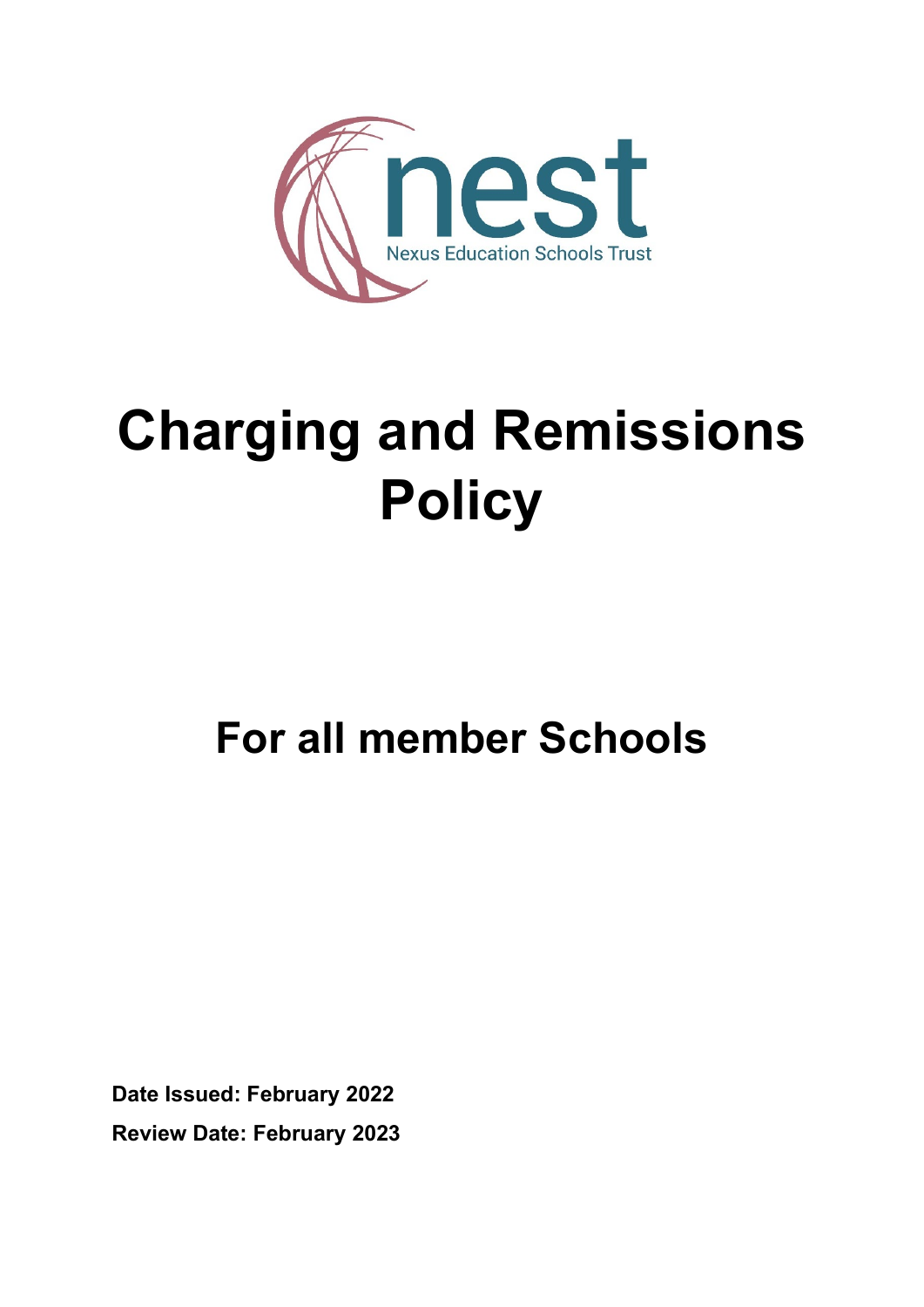# **1. Aims**

Our school aims to:

Have robust, clear processes in place for charging and remissions

Clearly set out the types of activity that can be charged for and when charges will and will not be made

Offer a range of activities and visits whilst minimising the financial barriers that may prevent some pupils from taking full advantage of these opportunities

# **2. Legislation and guidance**

This policy is based on advice from the Department for Education (DfE) on [charging for school](https://www.gov.uk/government/publications/charging-for-school-activities)  [activities](https://www.gov.uk/government/publications/charging-for-school-activities) and [the Education Act 1996,](http://www.legislation.gov.uk/ukpga/1996/56/part/VI/chapter/III) sections 449 to 462 of which set out the law on charging for school activities in England. Academies are required to comply with this Act through their funding agreements.

It's also based on guidance from the DfE on [statutory policies for schools and academy trusts.](https://www.gov.uk/government/publications/statutory-policies-for-schools-and-academy-trusts/statutory-policies-for-schools-and-academy-trusts)

This policy complies with our funding agreement and articles of association.

#### **3. Definitions**

**Charge**: a fee payable for specifically defined activities

**Remission**: the cancellation of a charge which would normally be payable

# **4. Roles and responsibilities**

#### **4.1 The Trust Board**

The trust board has overall responsibility for approving the charging and remissions policy and has overall responsibility for monitoring the implementation of this policy.

#### **4.2 Headteachers**

The headteacher is responsible for ensuring staff are familiar with the charging and remissions policy, and that it is being applied consistently.

#### **4.3 Staff**

Staff are responsible for:

Implementing the charging and remissions policy consistently

Notifying the headteacher of any specific circumstances which they are unsure about or where they are not certain if the policy applies

# **4.4 Parents**

Parents are expected to notify staff or the headteacher of any concerns or queries regarding the charging and remissions policy.

#### **5. Where charges cannot be made**

Below we set out what we **cannot** charge for:

#### **5.1 Education**

Admission applications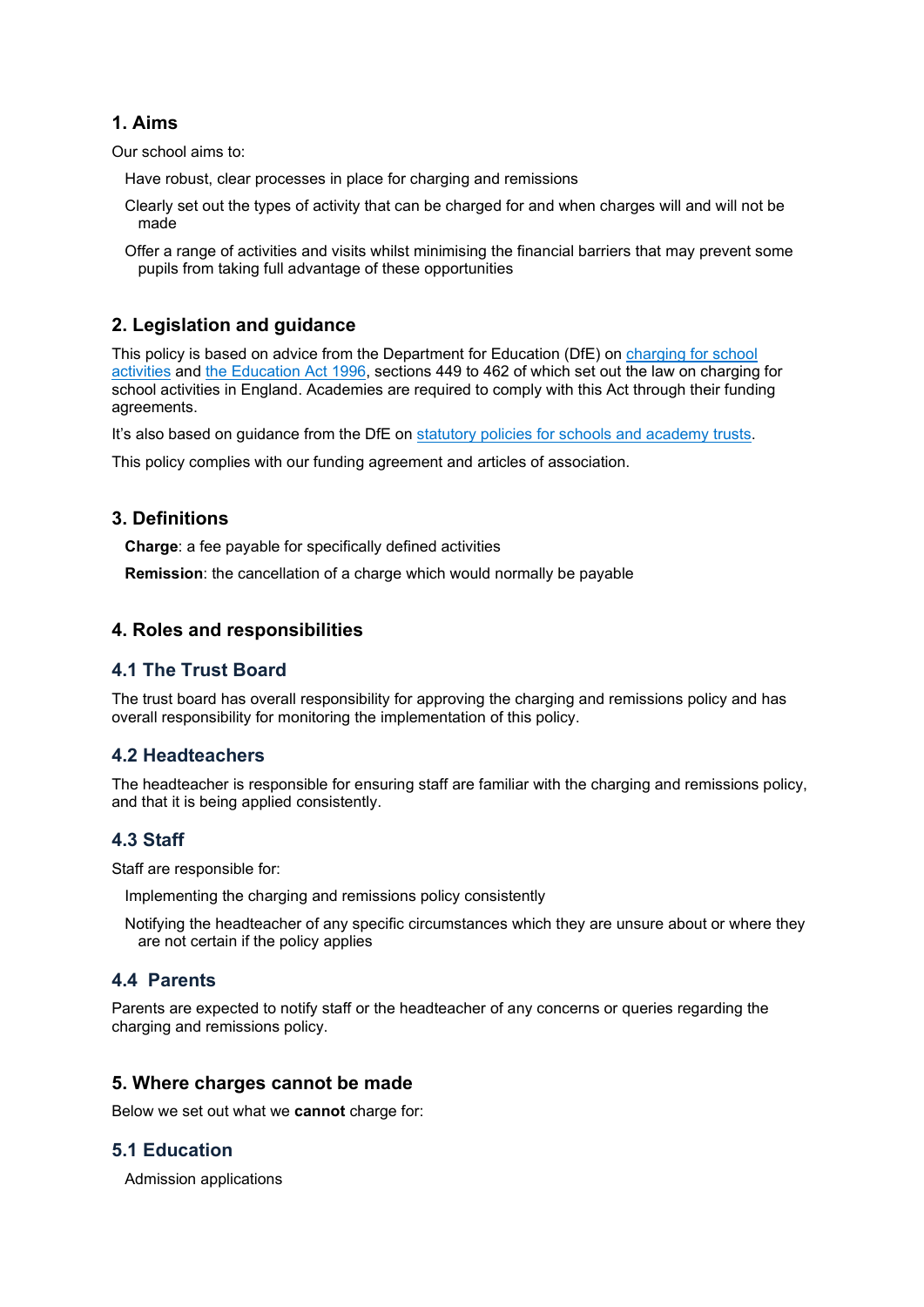Education provided during school hours (including the supply of any materials, books, instruments or other equipment)

Education provided outside school hours if it is part of:

The National Curriculum

A syllabus for a prescribed public examination that the pupil is being prepared for at the school

Religious education

Instrumental or vocal tuition, for pupils learning individually or in groups, unless the tuition is provided at the request of the pupil's parent

Entry for a prescribed public examination if the pupil has been prepared for it at the school

Examination re-sit(s) if the pupil is being prepared for the re-sit(s) at the school

# **5.2 Transport**

Transporting registered pupils to or from the school premises, where the local authority has a statutory obligation to provide transport

Transporting registered pupils to other premises where the governing board or local authority has arranged for pupils to be educated

Transport that enables a pupil to meet an examination requirement when he or she has been prepared for that examination at the school

Transport provided in connection with an educational visit

# **5.3 Residential visits**

Education provided on any visit that takes place during school hours

Education provided on any visit that takes place outside school hours if it is part of:

The National Curriculum

A syllabus for a prescribed public examination that the pupil is being prepared for at the school

Religious education

Supply teachers, covering for teachers who are absent from school, accompanying pupils on a residential visit.

Costs of teachers to accompany pupils on visits.

#### **6. Where charges can be made**

Below we set out what we **can** charge for:

#### **6.1 Education**

Any materials, books, instruments or equipment, where the child's parent wishes him or her to own them

Optional extras (see section 6.2)

Music and vocal tuition, in limited circumstances (see section 6.3)

Certain early years provision

Community facilities

Examination re-sit(s) if the pupil is being prepared for the re-sit(s) at the school **and** the pupil fails, without good reason, to meet any examination requirement for a syllabus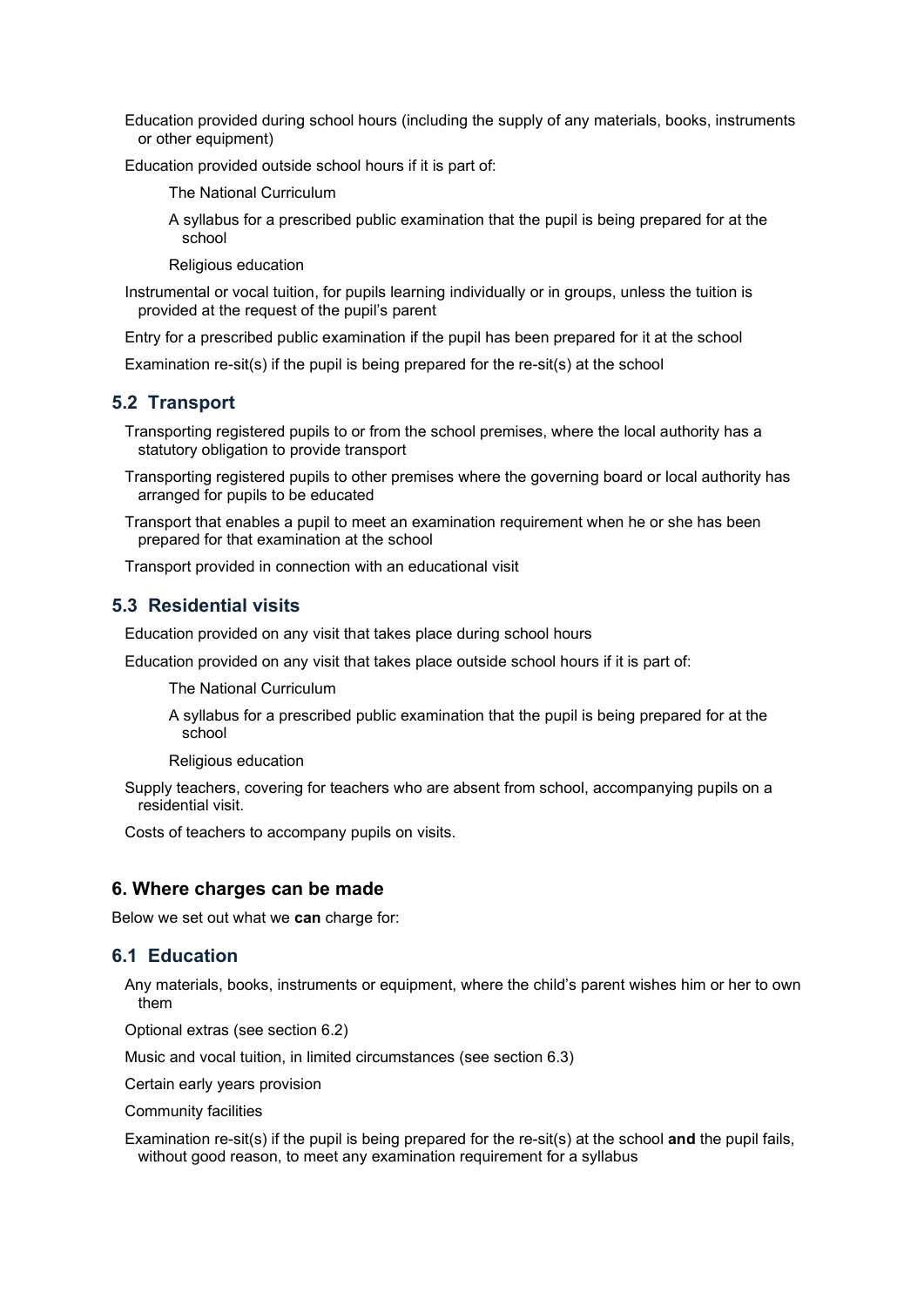# **6.2 Optional extras**

We are able to charge for activities known as 'optional extras'. In these cases, schools can charge for providing materials, books, instruments or equipment. The following are optional extras:

Education provided outside of school time that is not part of:

The National Curriculum

A syllabus for a prescribed public examination that the pupil is being prepared for at the school

Religious education

Examination entry fee(s) if the registered pupil has not been prepared for the examination(s) at the school

Transport (other than transport that is required to take the pupil to school or to other premises where the local authority or governing board has arranged for the pupil to be provided with education)

Board and lodging for a pupil on a residential visit

Extended day services offered to pupils (such as breakfast clubs, after-school clubs, tea and supervised homework sessions)

When calculating the cost of optional extras, an amount may be included in relation to:

Any materials, books, instruments or equipment provided in connection with the optional extra

The cost of buildings and accommodation

Non-teaching staff

Teaching staff engaged under contracts for services purely to provide an optional extra (including supply teachers engaged specifically to provide the optional extra)

The cost, or an appropriate proportion of the costs, for teaching staff employed to provide tuition in playing a musical instrument, or vocal tuition, where the tuition is an optional extra

Any charge made in respect of individual pupils will not be greater than the actual cost of providing the optional extra activity, divided equally by the number of pupils participating.

Any charge will not include an element of subsidy for any other pupils who wish to take part in the activity but whose parents are unwilling or unable to pay the full charge.

In cases where a small proportion of the activity takes place during school hours, the charge cannot include the cost of alternative provision for those pupils who do not wish to participate.

Parental agreement is necessary for the provision of an optional extra which is to be charged for.

#### **6.3 Music tuition**

Schools can charge for vocal or instrumental tuition provided either individually or to groups of pupils, provided that the tuition is provided at the request of the pupil's parent.

Charges may not exceed the cost of the provision, including the cost of the staff giving the tuition.

Charges cannot be made:

- If the teaching is an essential part of the National Curriculum
- If the teaching is provided under the first access to the Key Stage 2 instrumental and vocal tuition programme

For a pupil who is looked after by a local authority

#### **6.4 Residential visits**

We can charge for board and lodging on residential visits, but the charge must not exceed the actual cost.